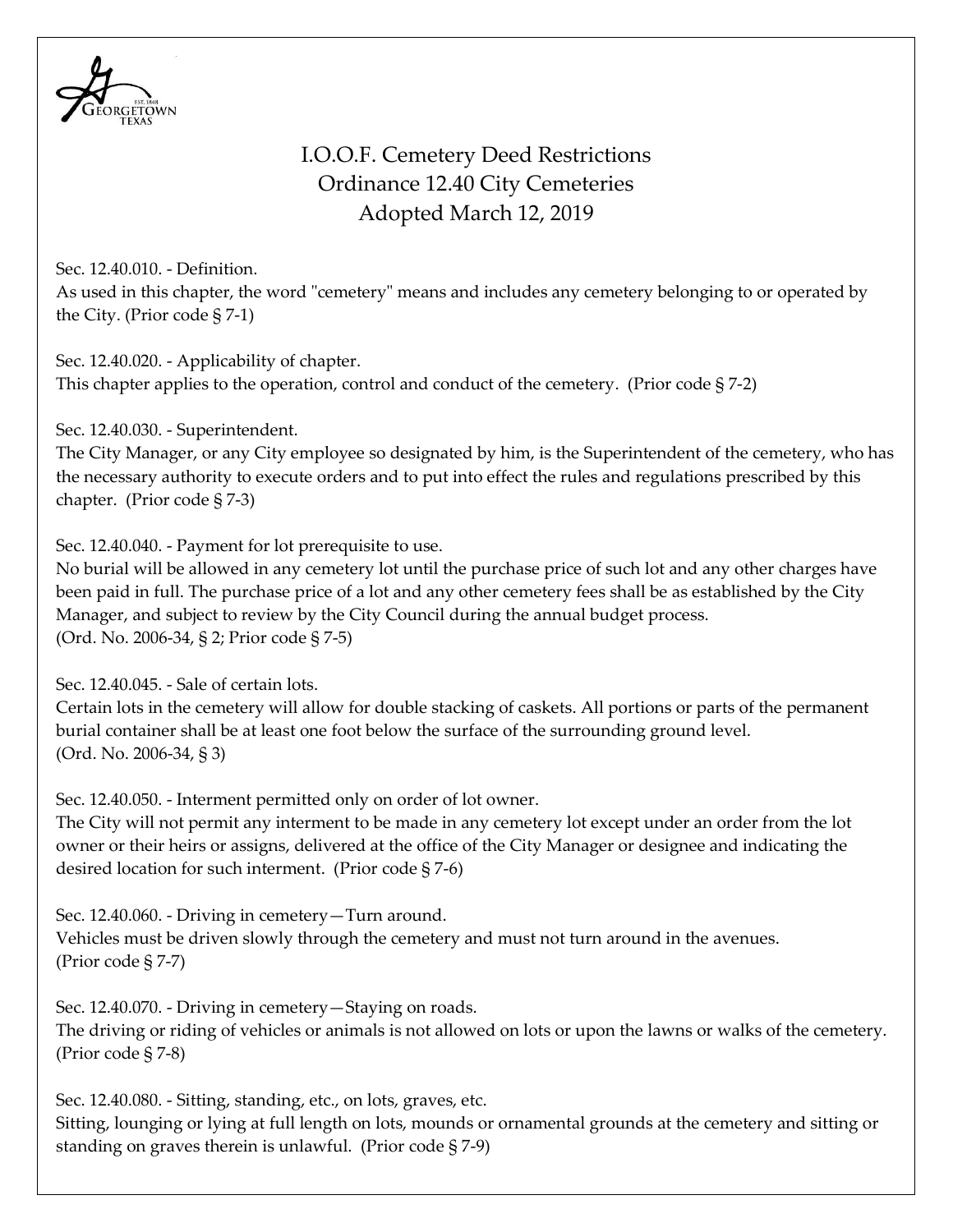Sec. 12.40.090. - Signs prohibited.

No signs indicating that a lot or vault is for sale and no sign, card or advertisement of any stonecutter, undertaker or other person are permitted in the cemetery. (Prior code § 7-10)

Sec. 12.40.100. - Changing lot grades. The grades of cemetery lots once established cannot be changed without the consent of the City. (Prior code § 7-11)

Sec. 12.40.110. - Order and permit for work on lots.

The City will not allow any work to take place upon any cemetery lot unless a written order from the lot holder or his representative is presented and a permit is obtained from the Superintendent of the cemetery. (Prior code § 7-12)

Sec. 12.40.120. - Exclusion of persons from grounds—Refusal of permits.

The City authorities have the right to exclude from the grounds of the cemetery any person who violates any provision of this chapter. They also have the right to refuse permits to persons whose work is not satisfactory, or whose employees disobey the rules of the cemetery. (Prior code § 7-13)

Sec. 12.40.130. - Work orders subject to Council rules. All orders taken for work in the cemetery are subject to the rules of the City. (Prior code § 7-14)

Sec. 12.40.140. - Authority of Council to lay out walks and avenues and make regulations. The City Council or appointed authority may, from time to time, lay out and alter avenues or walks and make regulations for the government of the grounds and care and control of lots in the cemetery as it may deem requisite and proper to secure and promote the general objects of the cemetery. (Prior code § 7-15)

Sec. 12.40.150. - Boundary markers to remain undisturbed. All boundary markers set up in the cemetery must remain undisturbed. (Prior code § 7-16)

Sec. 12.40.160. - City not responsible for articles placed on lots or graves. The City is not responsible for any funeral design, floral piece or other article or thing placed on any lot or grave in the cemetery. (Prior code § 7-17)

Sec. 12.40.170. - Right of City to remove and plant trees, shrubs and grass, and mow grass. If any trees or shrubs situated on any cemetery lot, by means of their roots or branches, become detrimental to the adjacent lots or avenues, or become unsightly or inconvenient for visitors, it is the duty of the City authorities, and they have the right, to enter the lot to remove the trees or shrubbery or such part thereof as they determine to be detrimental, unsightly or inconvenient. The City has the right to remove any trees or shrubs that may be infected by scales or other diseases and to plant and mow the grass on all lots and graves. (Prior code § 7-18)

Sec. 12.40.180. - Removal of funeral designs and floral pieces.

Funeral designs and floral pieces will be removed from the graves when they become wilted or unsightly. Persons desiring to retain any such design or piece must remove it within 48 hours after the interment. In no case will employees attempt to locate the owner's designs or floral pieces. (Prior code § 7-19)

Sec. 12.40.190. - Right of City to fill and level graves.